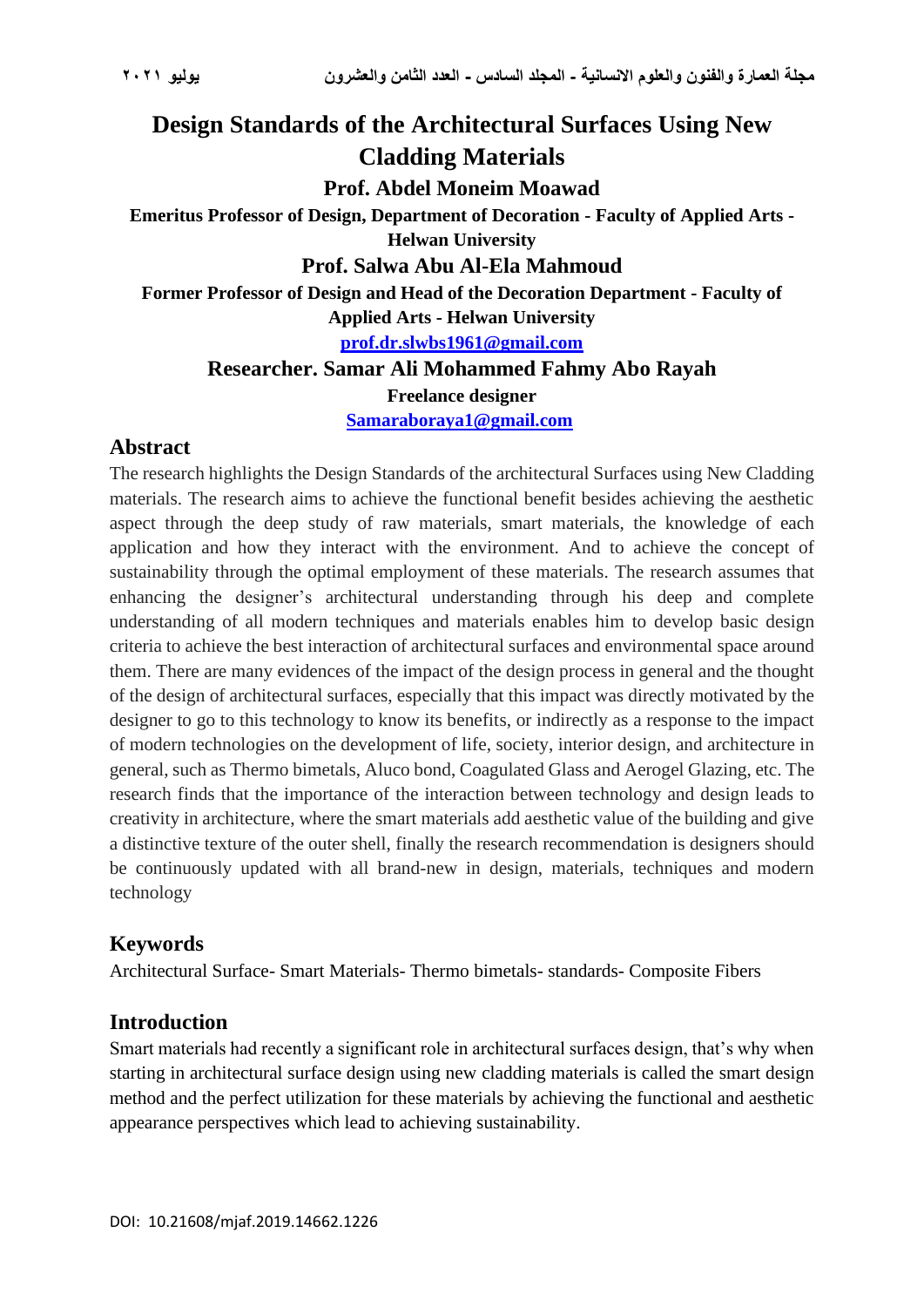#### **Statement of the problem**

1- What impact does modern technologies have on architectural surface design?

2- Did these techniques assist in a positive interaction between architectural surfaces and environmental spaces?

3- How have these technologies maintained the concept of sustainability that we are looking for in all areas?

### **Objectives**

Setting design standards for the use of modern materials in indoor and outdoor surfaces verify the suitability of modern materials in the internal and external spaces for the concept of sustainability and their impact on the design process of architectural surfaces.

#### **Significance**

Study the design criteria for internal and external spaces using modern technology

Extent of taking advantage of modern technologies to design interior and exterior architectural surfaces.

Emphasizing the role of the designer in making use of modern technology in the design of interior and exterior architectural

surfaces.

## **Methodology**

Descriptive and analytical method

The applied approach: It is based on many applied experiences according to the foundations and criteria reached from the analytical study of the architectural models of the research study.

#### **Display and analyze some examples of modern architectural surfaces in terms of design, creative thinking, functional and aesthetic aspect.**

A- Design as a creative process

The design process is a product of human needs, as it differs in different identity and culture, and it must have formative innovation from a functional aspect and create things that bring pleasure to our soul and thus satisfy the human need psychologically and aesthetically at the same time, and design means creative work that achieves its purpose, and every design in order to achieve its purpose, it must add new and formal aspects.

B- Design thinking

Design thinking is a pattern of thinking that results from the accumulation of academic research and actual practice with continuous development, and depends on a mixture of science, the most important of which are architecture, engineering, humanities, and business management are integrated in an innovative way.

C- Designer and sustainable design

Creativity in all stages must have special importance from the designer in order to develop innovative solutions to the problems we face, sustainable design aims to create an integrated design system for preserving the environment and interacting with it to meet human needs without any harm to each of them. It also aims to achieve efficiency in the use of materials and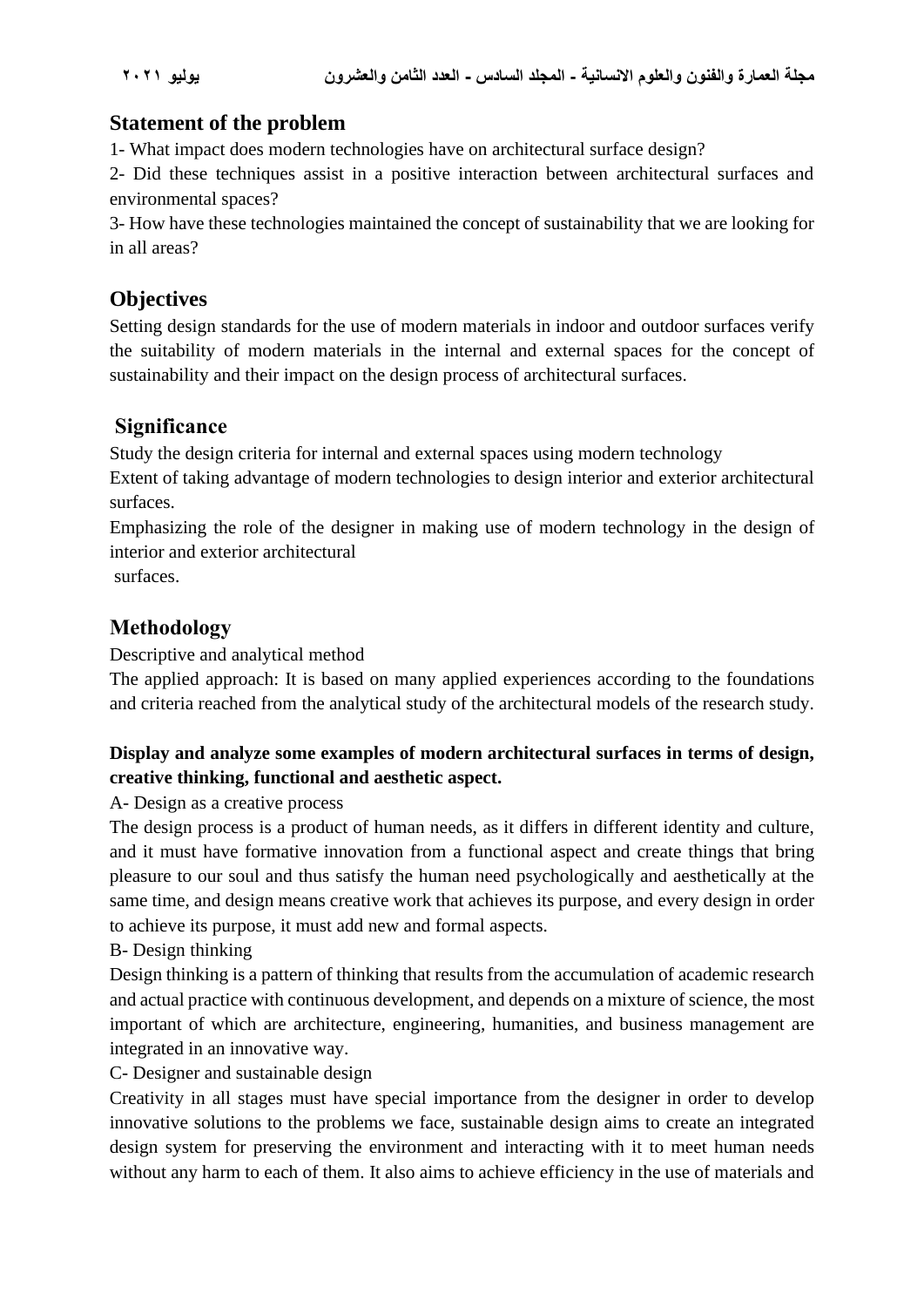achieve the environmental efficiency of the structure, which means the ability of the building to adapt and integrate with the surrounding environment without disturbing it.

The types of architectural surfaces differed according to the ages and civilizations according to each time period and the materials available at the time, so ancient Egyptian architecture used stones as construction materials as in Figure (1) and the use of sculptures and drawings as wall coverings as in Figure (2) then in ancient classical times natural materials were used as stone Bricks and wood in the building, but the difference was in the way they were treated, which gave each civilization its own character.



**Using stones in Pyramids in Giza Ashur Nasser Palace in Iraq**

In modern classical times, glazed tiles started to be used, which were frequently used in the 14th century, began using ceramic tiles in Italy, and the manufacture of glass and its use in openings as in facades evolved. Paola Della Carta Palace, Italy as in figure (3), In the classical middle ages, graphite and copper sheets began to be used as roofs, as in Al-Homra Palace (Figure 4).



Fig. (3) Fig. (4) **Using glazed glass in Paola Della Carta, Italy Using copper in Al Homra Palace roofs**

## **Integration between modern materials and design vision**

The process of technological development of architecture and its impact on architectural output has become very important in light of massive architectural booms that have moved from one stage to another in the stages of massive technological development where the discovery of new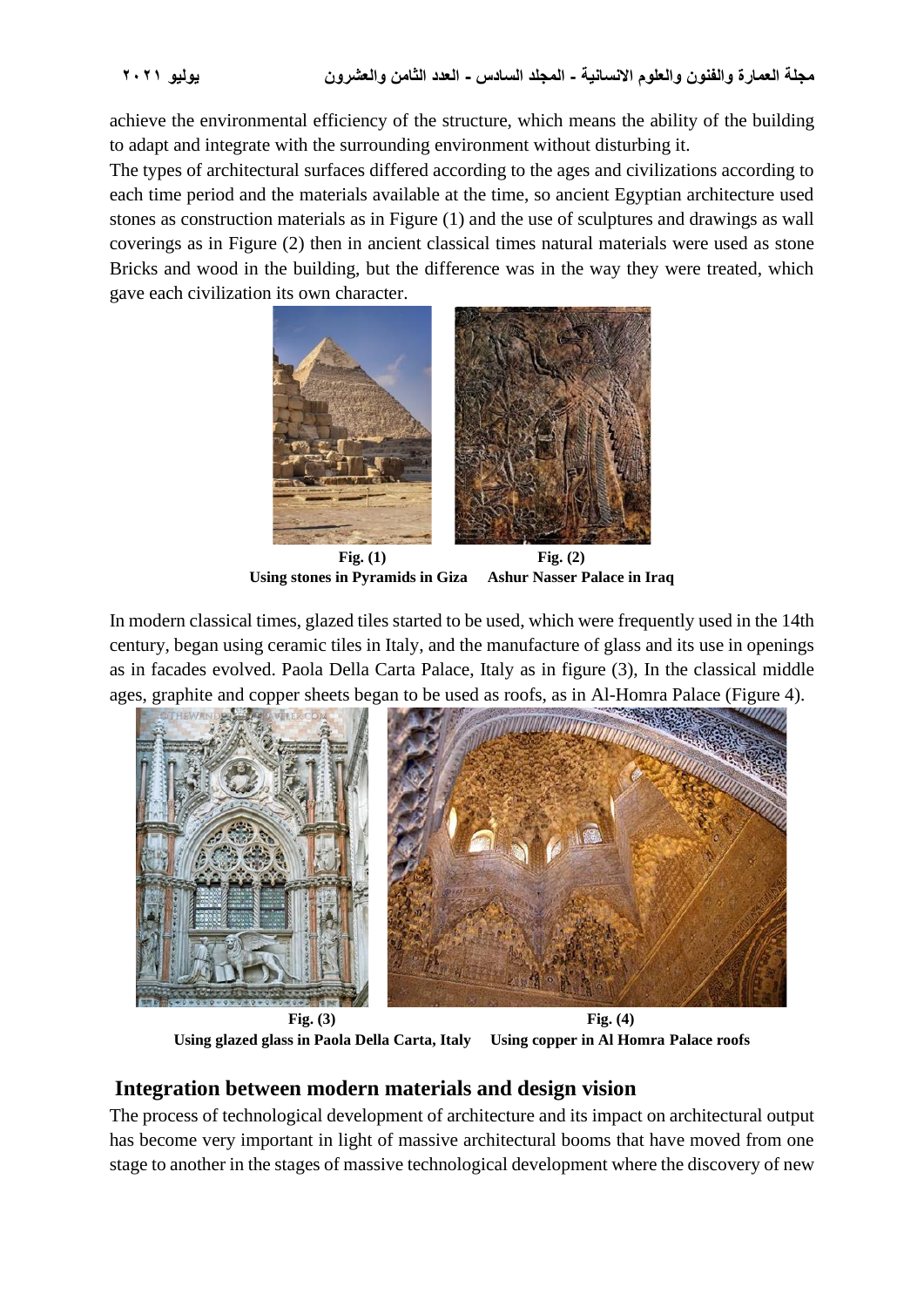construction materials and new materials as well as advanced and high-speed implementation techniques and progress to save time and effort. The design of architectural surfaces has been greatly affected with this progress in terms of the diversity of new materials and the type of application techniques, the materials are an essential part that cannot be separated from the applied design, as the functional aspect of the design depends on them, and since the applied design has functional and technical goals and is affected by many external factors, it was necessary to put Basics for choosing design materials.

## **Study the possibilities of modern materials in developing the shape**

Smart Materials

Materials that have a self-ability to feel the environmental changes and perform operations on that information that they obtained and then influence the surrounding environment and the smart materials may be composed of a mixture of materials or improved.

Smart materials have several characteristics: -

- Immediacy: will answer on time without slowing down.

- Transiency: Responds quickly to more than one environmental condition.

- Selectivity: Ability to respond adequately to changing environmental conditions, building on previous data and conditions



**Fig. (5) Illustration template for smart materials containing components that respond to changing circumstances**

## **It has several applications, the most important of which are:**

1- Aerogel

It is considered a good heat insulator, as it reduces the temperature by a thickness equivalent to 10-20 cm from ordinary window glass, as well as it is light in weight and has several applications, most notably Coagulated Glass, as it contains an aerogel gel between its layers. When the solar radiation falls. The aerogel inside the glass turns from the transparent to the translucent state, where the light transmission factor decreases automatically whenever the brightness of the lighting rises, it is also good thermal insulation, and provides privacy.



**Fig. (6)The Aerogel Material**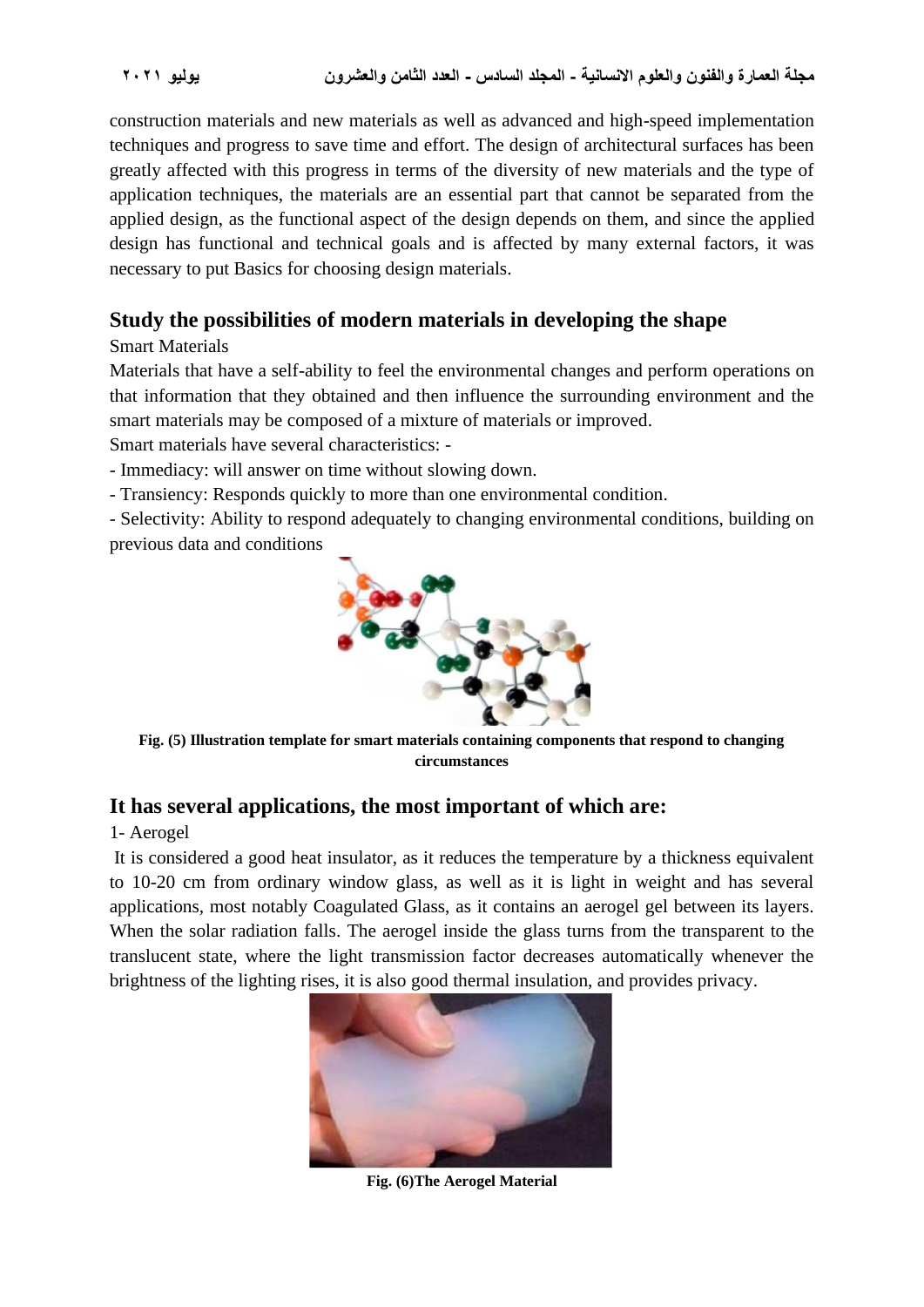

**Fig. (7) A simplified form to show the effect of aerogel in glass when exposed to sunlight**

#### 2- Bimetallic Thermal materials

It depends on the presence of two different metals in their coefficient of thermal expansion so that one is less and the other is higher and when heating, one of its ends warms faster than the other creating mechanical movement which produces a process similar to wrinkle so the building becomes like the human body has an outer covering layer with pores that open and close.



**Fig. (8) Illustration of the mechanics of the movement of bimetallic thermal materials when exposed to different temperatures**



**Fig. (9) Explains how to properly fit the two metals**



**Fig. (10)Demonstrates the mechanical movement caused by bimetallic thermal materials with varying temperatures at the Bloom Gallery in Los Angeles**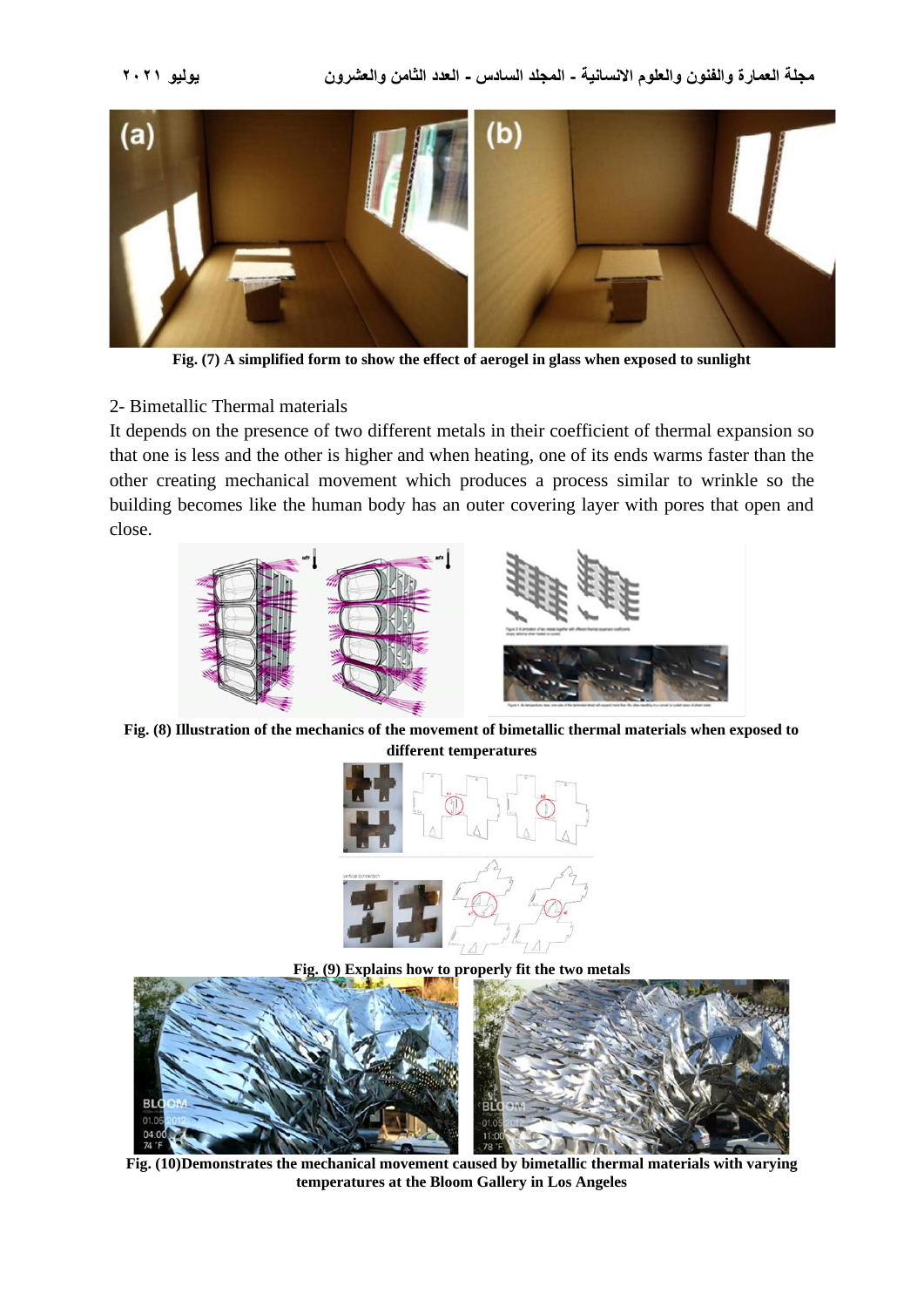## **Applications, results and recommendations**

1- The Torre de Especialidades hospital (New Mexico)

This hospital is covered with 300-foot skin of. Prosolve370e tiles that developed by a German company called Embellishment

The material contains titanium dioxide, which purifies the toxin air. Just as air filters around spongy structures, free radicals that work with ultraviolet radiation destroy any contaminants, leaving the air clean to the patients inside. When ultraviolet radiation from the sun rays reach titanium dioxide, Tiles, it leads to chemical reaction and smog crumbles to safer chemicals such as water, carbon dioxide and calcium nitrate. In addition, the innovative grid design creates turbulence for a better distribution of pollutants.





**Fig (12) The shape of the envelope surrounding the building from an external and internal perspective**

Modern materials were used in the development of local buildings such as the radio and television building (Maspero) by making proposed designs for the building's facade using Alcobond and fiberglass materials in the first application and then the use of bimetallic thermal materials in the second application.

## **First application:**

The idea of the application is to make an iterative pattern of triangles in a coiled way so that all 6 triangles combine to make a fake pistol shape and the BMS (Building Management System) system is used. On the building's mechanical and electrical equipment, such as ventilation,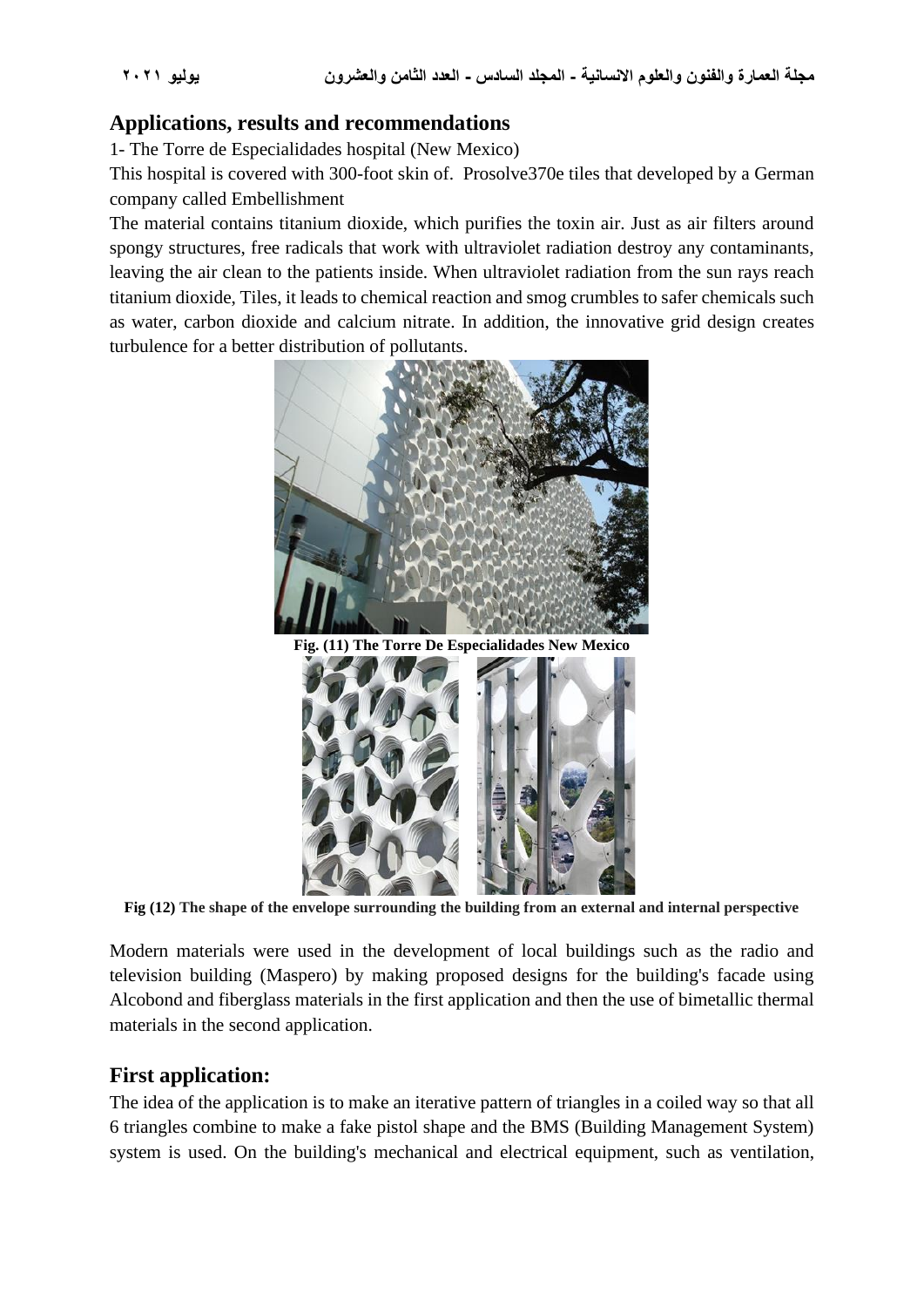lighting, energy systems and fire systems, the alcobond material was used in the form of frequent rows of permanently open triangles but smaller in size than in the front (Figure 13).



**Fig. (13) First Application**

## **The second application:**

The idea of application is to create an iterative pattern of rectangles in the form of bimetallic thermal materials and use the inexpensive and easy-to-clean aluminum material in the design to support the bimetallic thermal materials and achieve diversity in the interface in terms of the use of materials and break the iterative pattern of the shape of rectangles, figure (14).



**Fig. (14) Second Application**

## **Results**

1- The smart materials add an aesthetic value to the building and add a distinct feel to the exterior cover, which achieves the aspirations of the designer in buildings that are compatible with nature and create an interior atmosphere with effective dynamics.

2- Extracting the criteria for designing architectural surfaces using new materials and modern technologies.

3- The interaction of technology and design, in turn, led to the formal creation of architecture through the design of architectural surfaces.

## **Recommendations**

1- The necessity to follow the criteria for designing architectural surfaces to achieve the highest aesthetic value for design without affecting the function and with the lowest costs.

2- Attempting to discover new aesthetic values by exploiting smart materials and modern techniques in design.